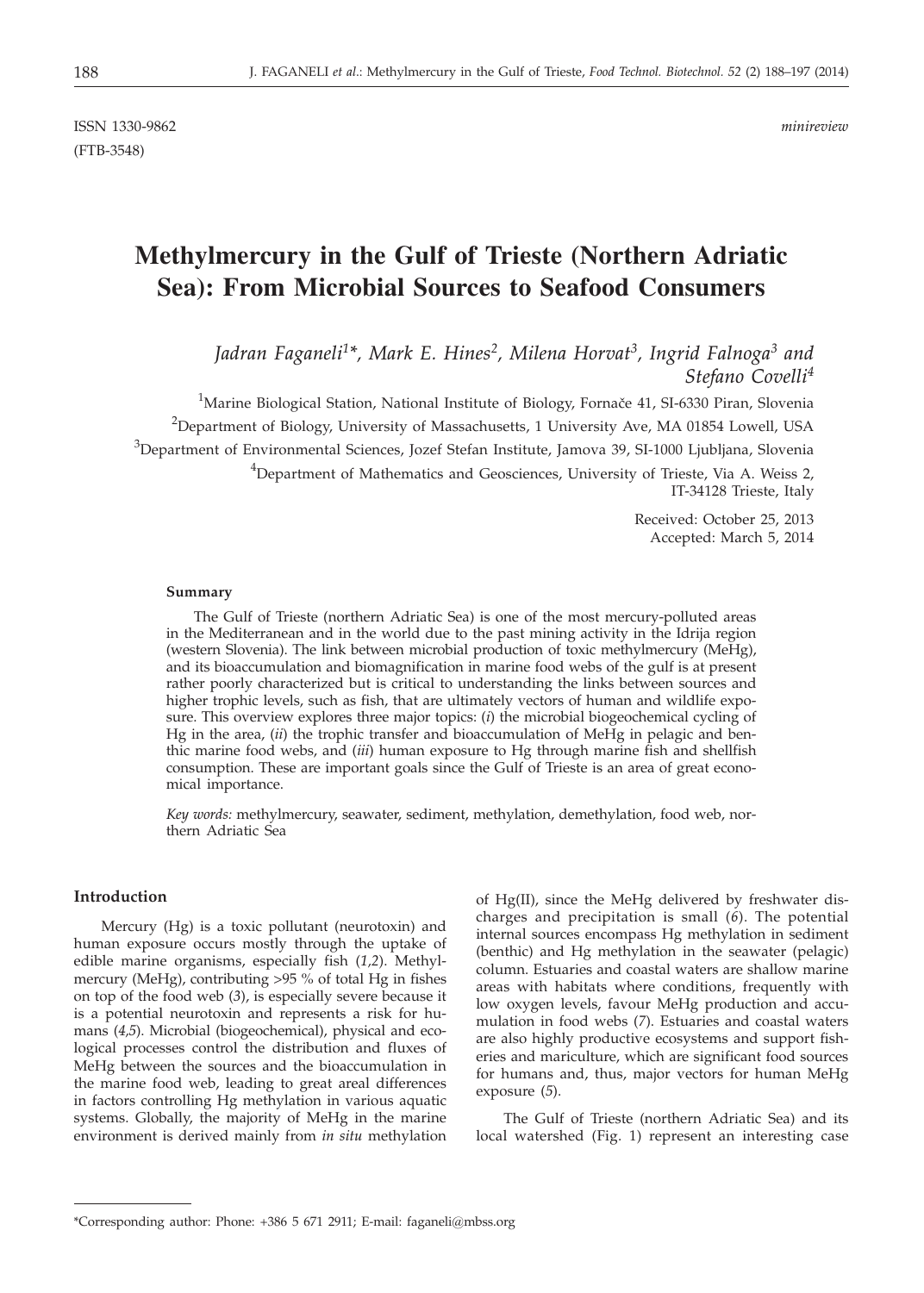

Fig. 1. Areal distribution of total Hg in surface sediments of the Gulf of Trieste (10) with location of study sites ISO<sub>4</sub>, ISO<sub>6</sub>, D<sub>6</sub>, AA<sub>1</sub>,  $CZ$  and  $F_1$ 

study of anthropogenic Hg contamination of coastal waters. The Isonzo/Soča river system is the most important source of Hg to the Gulf of Trieste due to nearly five centuries of mining and draining of the cinnabar-rich deposits of the Idrija (western Slovenia) mining district (*8,9*). Because of erosion of the Hg-laden riverbank and fluvial deposits, the river remobilizes and transports the Hg remains into estuarine and coastal waters (*10,11*). Despite the fact that high riverine inflows are not frequent, the data indicate that they result in the transport and accumulation of Hg-rich riverine particles into the Gulf of Trieste. Even today about 1.5 tonnes per year of Hg is transported into the coastal area, of which 0.1 % is in the methylated form (*12,13*). When the river plume is oriented SW under the influence of the Bora wind (ENE), tidal currents transport mostly inorganic particulate Hg into the Gulf of Trieste and the adjacent Grado and Marano Lagoon producing highly Hg-contaminated sediments that are among the most contaminated in the Mediteranean and throughout the world (*10,14,15*). Hence, the gulf is a 'natural laboratory' for such study. Elevated Hg concentrations in deep layers of the sediment cores collected in the Gulf of Trieste are associated with sediment layers deposited just before the First World War (1913), corresponding to the period of maximal Hg production in the Idrija mining district (*10,16*).

The objective of this overview is to present, scale and synthesize the processes controlling MeHg production and degradation (bioremediation) and the bioaccumulation of MeHg in food webs in the Gulf of Trieste – an example of Hg-contaminated coastal water system where seafood (higher trophic levels) is the major route for the intake of very toxic MeHg in local population (*9*).

# **Scaling Hg and MeHg Distribution and Sources**

### *Total, dissolved and reactive Hg in the water column*

Analyses of total Hg (THg) and dissolved Hg (DHg) in the water column of the Gulf of Trieste and the Ison-

zo/Soča estuary (17) revealed that the majority is bonded onto suspended particulate matter (SPM). Higher THg  $(5-25 \text{ ng/L})$  and DHg  $(1-5 \text{ ng/L})$  concentrations in the surface layer of the gulf are restricted to the area in front of the Isonzo/Soča river plume expanding in a westerly direction. Data demonstrated increased Hg levels in the periods of higher riverine inflow in spring and autumn. The surface waters in front of the river Isonzo/Soča outflow exhibit about 10-fold higher THg concentrations than those found in the central and southern Adriatic (*18*), and in the Mediterranean (*19,20*), while DHg values differ less. The significant relationship between THg and DHg in the surface layer indicates their common origin and dispersion. A great proportion of Hg associated with SPM in the bottom layer is due to resuspension. Higher bottom DHg concentrations observed at some sites are probably due to remobilization from sediments including benthic recycling and resuspension. Relationships between DHg and salinity in the surface layer indicated nonconservative mixing in late spring during higher riverine inflow and nearly conservative behaviour in the late summer during lower riverine inflow, confirming the Isonzo/Soča river as the most important source of THg and DHg in gulf waters. Reactive Hg, readily reducible by SnCl<sub>2</sub> and volatile species, is significantly correlated with DHg, suggesting that the majority of DHg is reactive and potentially involved in biogeochemical transformations. The distribution coefficient  $K_D$ of Hg between the suspended and dissolved phases in seawater ranges between  $10^5$  and  $10^6$ , somewhat lower compared to that in the riverine plume (*21*), confirming its strong association with suspended particulate matter (SPM). Seasonal data revealing the dynamics of THg in the water column (Fig. 2) show high concentrations in the surface layer in spring that occur simultaneously with lower salinities due to higher riverine inflow. However, during autumn, a maximum THg can be a consequence of Hg associated with 'fresh' phytoplankton organic matter that exhibits a low  $C_{\alpha r\rho}/\dot{N}$  ratio. The higher bottom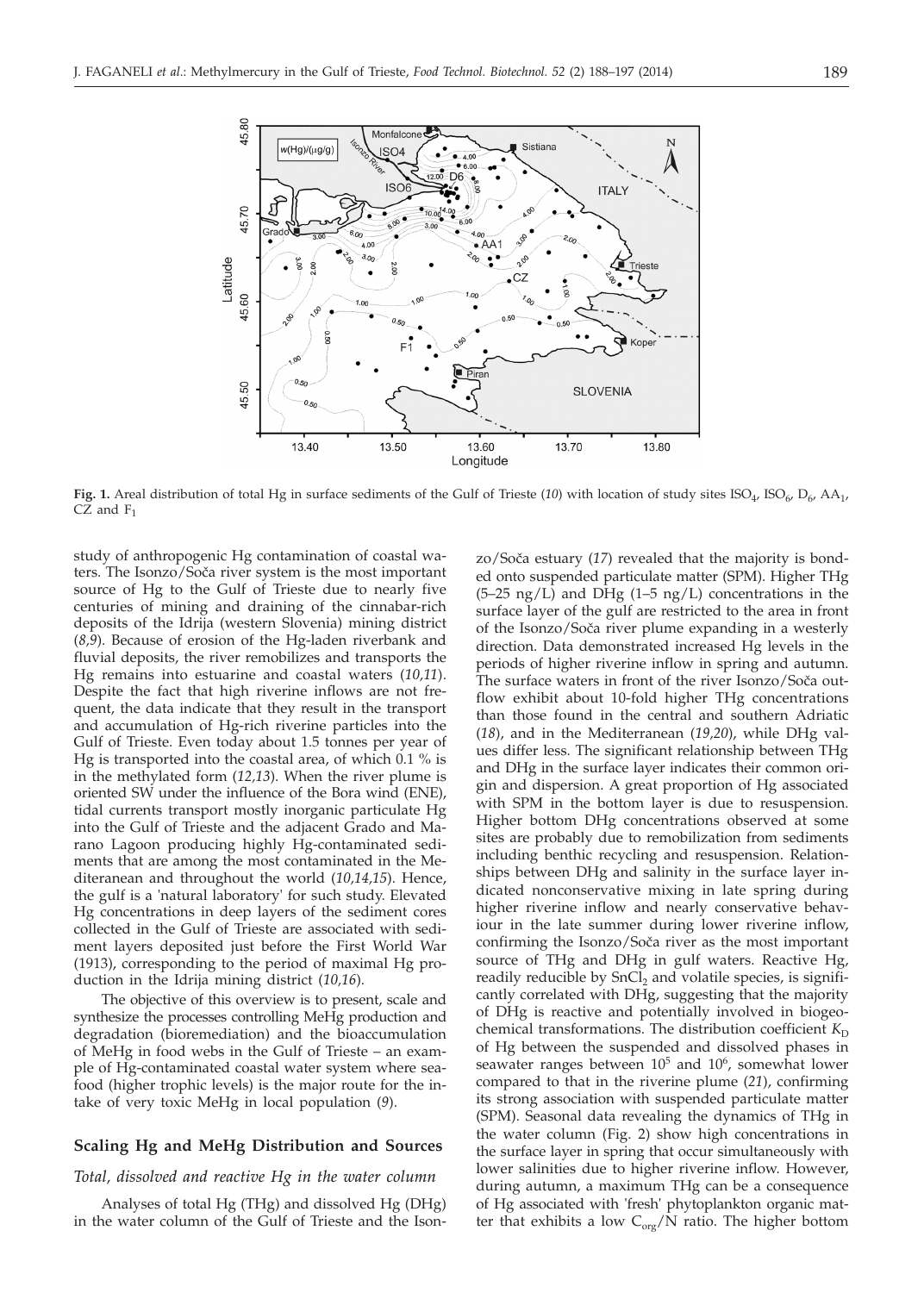

**Fig. 2.** Temporal variations of total Hg (THg) and total MeHg (TMeHg) concentrations in surface (0 m) and bottom (24 m) water layers at study site CZ (Fig. 1) in the Gulf of Trieste (unpublished results)

THg concentrations noted in winter can be the consequence of sediment resuspension. The waters of the Gulf of Trieste, especially the Isonzo/Soča estuary, are a net source of dissolved gaseous Hg (DGM) to the atmosphere (*22*).

Hg and MeHg in the water column are complexed by marine dissolved organic matter (DOM) that is compositionally and structurally complex (*23–26*). According to Hg analyses in mucilage (macroaggreate) interstitial water colloids of prevalently phytoplankton origin (*27*), representing agglomerated dissolved macromolecules, especially heteropolysaccharides (*28*), nearly all the dissolved Hg in the Gulf of Trieste is macromolecularly bonded (in colloids) prevalently onto higher molecular mass (*M*r>30 kDa) fractions (*28*). Macromolecules are important in natural waters since they exhibit a larger surface areas, are abundant and more reactive compared to particles, and they aggregate. This agglomeration proceeds rapidly and metals are binding macromolecules in typical conformations. Despite the fact that all fractions, except lower  $M_r$  (<5 kDa), of the produced gels are microbially (*27*) and photochemically labile, the majority of colloidally bonded Hg (and metals) is preserved in the high *M*<sup>r</sup> fraction containing various chelating functional groups, *i.e.* sulphydryl, carboxyl and amino (*27*). Lower  $K<sub>D</sub>$  values of colloidal Hg (10<sup>2</sup>–10<sup>4</sup>), when compared with particulate Hg, demonstrate rather weak metal binding compared to that of particulate matter (*28*).

## *Total and dissolved methylmercury in the water column*

Higher total MeHg (TMeHg) concentrations, up to  $0.2 \text{ ng/L}$ , have been observed only in the bottom layer, which was probably due to benthic recycling including benthic fluxes (*17*). These bottom water concentrations in the gulf were up to 3-fold higher than those reported

for open Mediterranean waters (*19,20*). Conversely, concentrations of dissolved MeHg (DMeHg; <0.025–0.07 ng/L) are similar to those reported in other marine basins worldwide (*26*). The percentage of TMeHg as DMeHg is commonly low, ranging mostly between 0 and 1 %, but higher percentages, up to 5 %, are frequently found in the bottom water layer, suggesting the benthic origin of MeHg. While the percentage of TMeHg in THg is low most of the year, at <10 %, it increases in spring and summer to nearly 40 % due to higher microbial (methylation) activity in sediments, especially in the central part of the gulf (*29*). This consideration is further supported by the low percentage, <1 %, found in front of the Isonzo/Soča river mouth indicating lower importance of MeHg originating from the river input. The  $K_D$ of MeHg ranges between  $10^{-1}$  and 10 confirming the much weaker binding of MeHg to SPM as compared to Hg, which is most probably present as cinnabar. Also, lower  $K<sub>D</sub>$  values calculated for marine as compared to riverine MeHg indicate weaker binding of MeHg in the marine environment in the gulf (*21*).

The highest concentrations of surface water TMeHg occur in the warmer period (June-August, Fig. 2) following the algal bloom period that produces high dissolved organic carbon (DOC) (*30,31*) and particulate organic carbon (POC) (*30*) concentrations, which mostly originate from phytoplankton, and high heterotrophic (bacterial) abundance and production (*32*). The phytoplankton biomass exhibits early spring and autumn maxima, while the highest primary production usually occurs throughout the whole of spring until summer (*32*). MeHg production can be counterbalanced by the photochemical reduction of Hg(II) and by demethylation (*33,34*). However, photochemical degradation of MeHg can also be significant in surface waters (*35*) and in the Gulf of Trieste as well, since the euphotic zone is extended to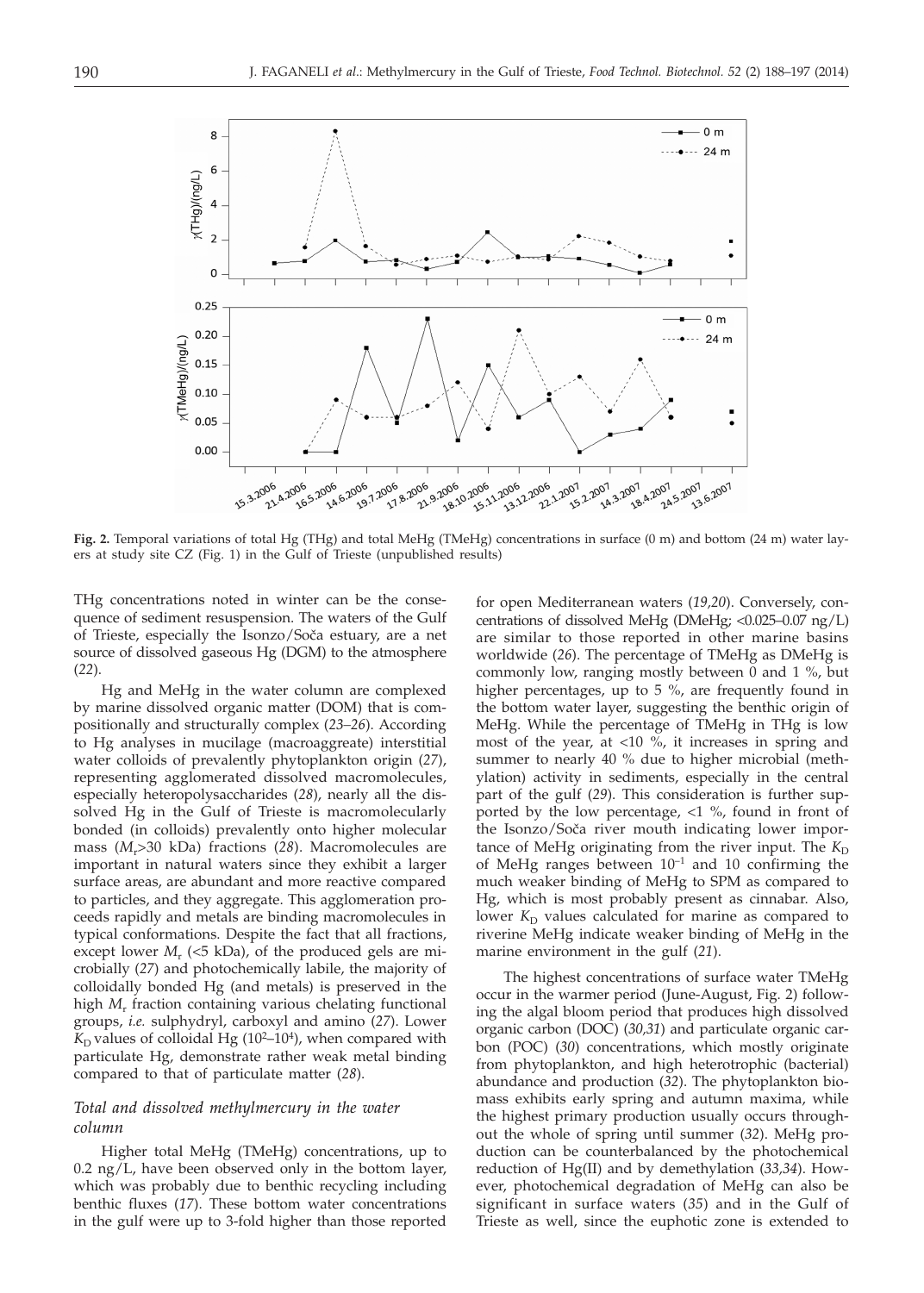the seabed (*36*). Conversely, bottom water TMeHg concentrations are generally higher due to processes occurring at the sediment-water interface and in surficial sediments, including sediment resuspension in late autumn (Fig. 2).

## *Sediment*

Hg contents are particularly high along the littoral zone of the northern shore of the gulf near the Isonzo/ Soča river mouth and the surrounding beaches (10), where the metal is present in a detrital form (cinnabar) in sandy sediments (*37*). Concentrations decrease nearly exponentially towards the south (Table 1 (*10,29,38–41*) and Fig. 1), in accordance with local hydrological conditions (*10*). Stable Hg isotope ( $\delta^{202}$ Hg) analyses (15) confirmed that approx. 90 % of the Hg in sediments of the northern part of the gulf (sampling sites  $D_6$ , AA<sub>1</sub>, CZ; Fig. 1) was of fluvial (Isonzo/Soča) origin, while Hg in sediments in the south (sampling site  $F_1$ ; Fig. 1) is predominantly (>50 %) marine ('pristine') and similar to other Adriatic sediments. In the central part of the gulf, Hg, as  $Hg^{2+}$ , is mostly weakly associated with fine particles  $($  < 16  $\mu$ m) and adsorbed onto the surface of clay minerals, and is partially complexed with colloids. Also, MeHg levels show a decrease with distance from the Isonzo/Soča river mouth, towards the gulf entrance (Table 1). No corrrelation was found between Hg and  $C_{org}$  of terrestrial origin, deduced from  $\delta^{13}C_{\text{ore}}$  values, while the link between MeHg and Corg of marine origin highlights the *in situ* production of MeHg (*39,42*). This is consistent with findings in the adjacent Grado and Marano Lagoon where an interaction of MeHg with solid-phase humics of marine origin has been reported (*43,44*). It seems that Hg is less reactive within the solid phase as one moves offshore in the gulf, a phenomenon that may be due to lower concentrations of organic matter and to the decreased rate of sulphide production (sulphate reduction) in offshore sediments (*29,40,45*).

Unlike solid-phase Hg concentrations, which decrease appreciably from the north to the south, pore water concentrations of Hg do not vary greatly throughout the gulf (Table 1). In addition, in sediment pore waters of the 'pristine' southern part of the Gulf of Trieste, it appears that there is little relationship between the pore water distribution and that of pore water humics, suggesting that pore water Hg is not strongly associated with dissolved humic compounds in sediments (*39,46*).

Benthic diffusive fluxes of Hg and MeHg in the Gulf of Trieste (Table 1) show similar values at all studied sites. The MeHg desorption from reduced metal (Fe) hydroxides under anoxic conditions and coprecipitation with iron oxides and MeHg demethylation in reoxidation may play a major role in determining MeHg benthic fluxes (*39,44,46*). The benthic fluxes appear, hence, mostly controlled by sedimentary redox conditions (redoxcline) as well as enhanced demethylation influenced by organic matter, microbial activity, sediment bioturbation and local hydrodynamics. Tentative benthic mass balance calculations showed that about 75 % of Hg is buried in sediments while about 25 %, from which about a quarter in the methylated form, is annually recycled and released at the sediment-water interface (*40*).

# **Microbial MeHg Production and Potential Controls**

The Hg delivered by the Isonzo/Soča river is subjected to transformations in the Isonzo/Soča estuary, Gulf of Trieste and adjacent Grado and Marano Lagoon. Most of the Hg is in the form of cinnabar, with some  $Hg^0$ ,

Table 1. Total Hg (THg) and MeHg in surface sediments, and dissolved Hg (DHg) and dissolved MeHg (DMeHg) in pore waters with respective distribution coefficients (*K*<sub>D</sub>), organic carbon and sulphur contents, C<sub>org</sub>/N molar ratios in surface sediments, potential methylation (*k*<sub>meth</sub>) and demethylation (*k*<sub>demeth</sub>) rate constants, and diffusive benthic fluxes (*J*) of Hg and MeHg in estuarine (ISO<sub>4</sub>, ISO<sub>6</sub>) and marine ( $D_6$ , AA<sub>1</sub>, CZ, F<sub>1</sub>) sites in the Gulf of Trieste

|                                               | ISO <sub>4</sub> | ISO <sub>6</sub> | $D_6$         | AA <sub>1</sub> | CZ                | $F_1$             | Ref.     |
|-----------------------------------------------|------------------|------------------|---------------|-----------------|-------------------|-------------------|----------|
| $w(THg)/(\mu g/g)$                            | $11.8 - 15.4$    | 12.6             | $23.3 - 31.5$ | $2.4 - 4.9$     | $0.8 - 0.9$       | $0.2 - 0.4$       | (10)     |
| $w(\text{MeHg})/(ng/g)$                       | 2.1              | 1.9              | 4.9           | $0.2 - 1.1$     | $0.1 - 0.4$       | $0.2 - 0.7$       | (29)     |
| $w(\text{MeHg})/\%$                           | $0.01 - 0.02$    | 0.02             | 0.01          | 0.01            | 0.02              | 0.002             | (29)     |
| $\gamma$ (DHg)/(ng/L)                         | 300              | 80               | $10 - 40$     | $5 - 40$        | $<$ 40            | $3 - 18$          | (29)     |
| $log K_D$                                     | 4.6              | 5.2              | 6.0           | 6.8             | 7.7               | 6.5               |          |
| $\gamma$ (DMeHg)/(ng/L)                       | 10               | 1.2              | 0.4           | 0.3             | 1.7               | $0.2 - 2$         | (29)     |
| $log K_D$                                     | 2.3              | 2.8              | $1.7 - 4.1$   | $\overline{2}$  | 3.8               | 3.3               |          |
| $w(C_{\text{org}})/\%$                        | $0.8 - 1.3$      | 1.0              | 0.8           | $0.9 - 1.4$     | 1.0               | 0.7               | (38)     |
| $n(C_{org})/n(N)$                             | 8                | 8.8              | 8.5           | 8.2             | 8                 | $4 - 10$          | (38)     |
| $w(S)/\%$                                     | 0.1              | 0.3              | 0.05          | 0.16            | 0.14              | 0.06              | (29)     |
| $k_{\text{meth}}/(% / day)$                   | 0.2              | 0.6              | 4.8           | 2.5             | 3.2               | $0.7*$            | (29)     |
| $k_{\text{demeth}}/(% / \text{day})$          | 3                | 17               | 10            | 3               | $\overline{4}$    | $\qquad \qquad -$ | (29)     |
| $k_{\text{meth}}/k_{\text{demeth}}$           | 0.07             | 0.04             | 0.48          | 0.83            | 0.8               | -                 |          |
| $J_{\text{Hg}}/(ng/(m^2 \text{day}))$         | -                | 52               | $-20$         | $-21$ to $41$   | $\qquad \qquad -$ | 70                | (39, 40) |
| $J_{\text{MeHg}}/(ng/(m^2 \cdot \text{day}))$ |                  | 6                | 2             | $-0.6$ to 5.2   | -                 | 8                 | (39, 40) |

using 203Hg (*29*), \*197Hg (*41*)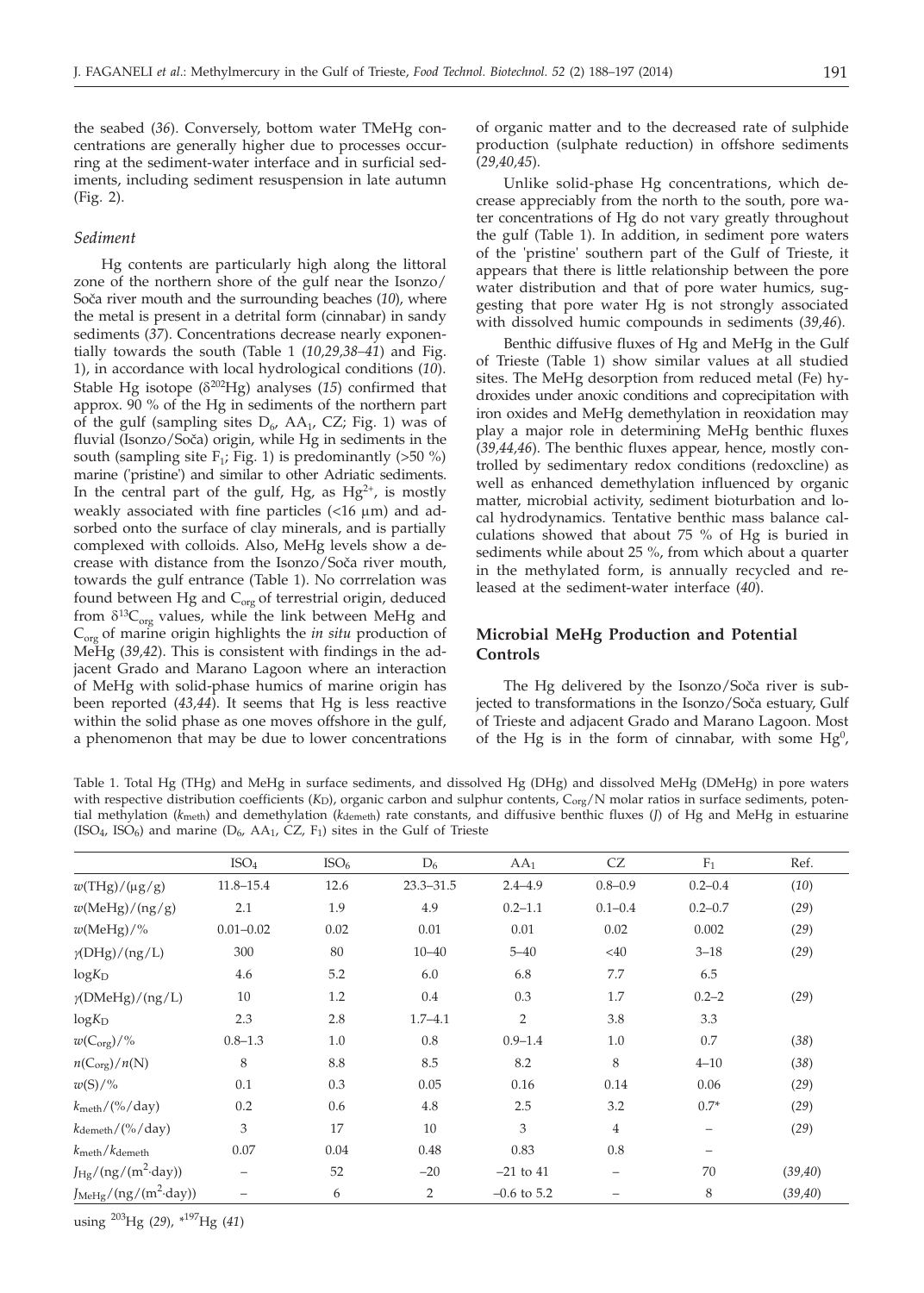which is not readily bioavailable (*46*). Hg transformations include the variation of Hg mobility due to interaction with organic and inorganic phases and bacterial transformations, including Hg methylation and MeHg demethylation. Hg methylation is, hence, influenced by sedimentary geochemical (redox) conditions, including the quantity and quality of organic matter, bioturbation and local hydrodynamics. Microbial processes, including sulphate and iron reduction as key activities, produce large amounts of MeHg under optimal conditions encompassing the presence of substrate (dissolved inorganic Hg in pore waters), organic matter and sulphate- (SRB) and iron- -reducing (IRB) bacteria (*34,47*). The fine-grained sediments in the central part of the Gulf of Trieste with degradable marine (autochthonous) organic matter and a shallow redoxcline (*38,45*) are examples of areas favouring methylation primarily by SRB (*29*). The methylation rate constant  $(k<sub>meth</sub>)$  increases from the river outflow towards the south (Table 1), except in the southern 'pristine' sediments (lower  $k_{\text{meth}}$  at  $F_1$ ; Table 1) where Hg is of prevalently autochthonous marine (less fluvial) origin (*15*). This increase appears mostly related to the benthic sulphur cycling, *i.e.* microbial sulphate reduction and mobilization of bioavailable inorganic Hg in cinnabar by sulphide production, despite the decrease of sulphate reduction rates (*29*). High sulphide concentration can imobilize Hg as HgS that is not readily methylated (*46*), while low sulphide concentration  $(\mu M \text{ range})$ , like that normally present in pore waters of the Gulf of Trieste  $(45)$ , promotes formation of HgS<sup>0</sup>, which is considered to be the predominant chemical species controlling the bioavailability of inorganic Hg for methylation by SRB (*48*). In regions with intermediate sulphide concentrations, charged Hg-S complexes dominate (*3*), which are less available for MeHg production. Amendments of a sulphate reduction inhibitor, *i.e.* molybdate (*49*), confirmed that SRB are important methylators in the sediments of the gulf (and the adjacent Grado and Marano Lagoon) and they are most active in summer and autumn. In winter, IRB can prevail (*49*). Organic matter can also influence the methylation rate (*3*). However, the pore water DOM (*39*) seems to be of lesser importance since in the environment with low sulphide concentration the charged Hg-S complexes, less available for MeHg production, are not expected to out-compete sulphide for Hg (*3*).

Less is known about MeHg demethylation and its role in controlling net MeHg production (*50*). Demethylation rate constants ( $k_{\text{demeth}}$ , Table 1) decrease from the Isonzo/Soča river mouth towards the central part of the Gulf of Trieste (*8,29*). Comparison between winter and summer MeHg demethylation rates (*8,29*) showed that the oxidized surface sediment layer in winter promotes a higher proportion of the reductive demethylation pathway. This process is catalyzed by the bacterial detoxification system *mer* (*34*), transforming the pore water MeHg to  $Hg<sup>0</sup>$  and methane. In other periods, demethylation is mostly oxidative, producing Hg(II), which is again transformed to MeHg, and  $CO<sub>2</sub>$  (8,29). The amendment of inhibitors, *i.e.* molybdate (*49*), proposed the primary role of SRB as active demethylators in warmer months, but not in winter, suggesting that other bacteria, including methanogens, denitrifiers and Fe-reducers, can act as active demethylators (*51*).

The importance of redox conditions in controlling Hg methylation and Hg and MeHg fluxes at the sediment-water interface was revealed during: (*i*) periods of bottom water anoxia when MeHg fluxes increased as a result of their release during the reduction of iron oxides, especially goethite, and (*ii*) oxic periods when reoxidation lowers MeHg benthic fluxes due to enhanced demethylation and adsorption of Hg and MeHg onto iron oxides (*39,44*). Sediment bioturbation by benthic infauna introduces oxidants  $(O<sub>2</sub>)$ , nitrate, sulphate) into anoxic sediment (*45*) and influences methylation by preventing the formation of high sulphide levels (*52*). The products of benthic Hg transformations, *i.e.* the difference between methylation and demethylation, are subsequently released into the water column by benthic diffusive and advective fluxes (*40*) and resuspension (*3*). They are successively incorporated into the benthic food webs or released to the water column and incorporated into the pelagic food webs (*53*). The experimentally determined Hg methylation and MeHg demethylation rates are largely unknown, due to a lack of knowledge regarding levels of 'bioavailable' Hg species (*29*). However, using Hg pore water data for the calculation of Hg methylation rates and correcting for MeHg demethylation yielded net methylation rates that were of the same order as MeHg benthic fluxes (*29*).

The role of pelagic and benthic phototrophs is mostly in the production of organic compounds (macromolecules), bonding Hg, while bacterial enzymes, mostly of heterotrophs, split into substrates for subsequent microbial and photochemical transformations (*54*). The colloidally immobilized Hg is less available to microbial transformations (*55*), for example Hg methylation in the water column. The produced MeHg may be an important source for bioaccumulation in the phytoplankton and consequently in the whole pelagic food web, but to date is unknown, except in the Mediterranean French Thau lagoon (*56*). Moreover, the pelagic MeHg demethylation, which may control the level of bioavailable MeHg, is also completely unknown. Recently, using a new highly sensitive 197Hg method (*57*), it has been shown that Hg reduction is active in the water column of the Gulf of Trieste, while methylation was not detected (*41*). Seasonally, the reduction seems to be affected more by biological events rather than by the physical structure of the water column. Bacterial activity due to Alpha- and Gammaproteobacteria and Bacteroidetes in the microbial loop (*41*,*58*) may be involved in this process probably linked to the production and degradation of 'fresh' labile (mostly phytoplanktonic) organic matter limited by the low phosphorus availability in northern Adriatic waters (*32, 59*).

#### **Bioaccumulation in Marine Biota**

In the water column, MeHg is transferred to phytoplankton and then to the coastal and, by bioadvection, to the shelf food webs (*5*). It is well documented that the percentage of Hg as MeHg increases along the aquatic food web, averaging about 10 % in the particulate matter, 15 % in phyto- and 30 % in zooplankton, and about 95 % in the muscle of fish on top of the food web (*60*), due to the trophic variability and differences in ecology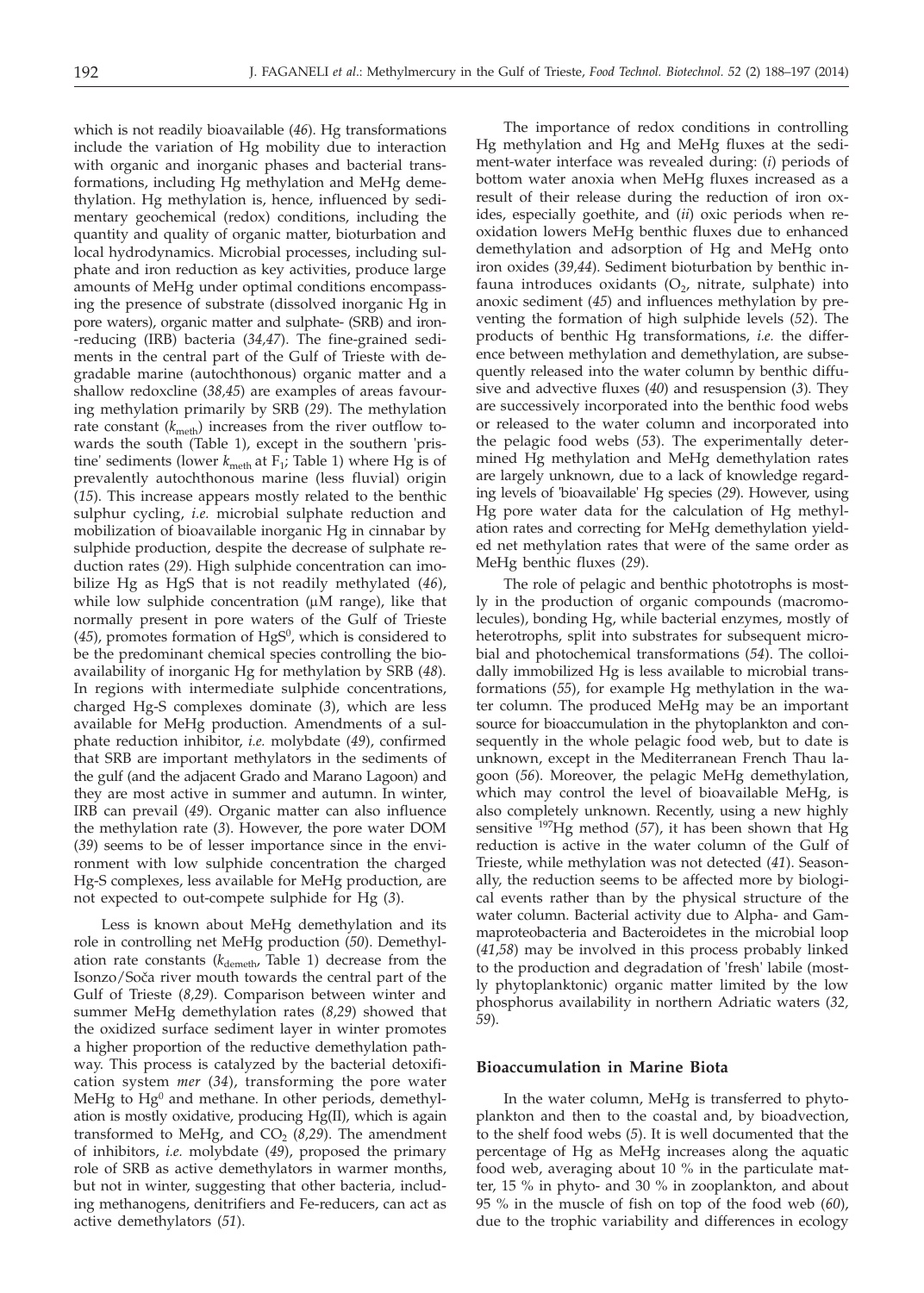and metabolism. However, relatively little is known about Hg and MeHg accumulation in marine, as well as in the Mediterranean food webs (*4*). Bernhard (*61*) reported that in a Mediterranean food web composed of seawater $\rightarrow$ plankton→pilchard→tuna the percentage of Hg as MeHg increases from 2 % in seawater through 60–90 % in pilchard to 100 % in tuna. Since the Gulf of Trieste is one of the areas most severely polluted by Hg in the Mediterranean and worldwide (*3*), there should be increased bioaccumulation of toxic MeHg in local species. We tried to decode the MeHg bioaccumulation in food webs of the Gulf of Trieste using data from ray species and their prey (*62*), because they are apex predators, like their relatives sharks, and they are also consumed by humans. We also used data on mean MeHg contents in seawater and zooplankton (Table 2; *10,17,52,62–64*). Considering Hg and MeHg in various trophic levels of the Gulf of Trieste, the percentage of MeHg increases along the benthic and pelagic food webs (Table 2). The accumulation of MeHg from unfiltered seawater to particulate matter, including the accumulation in phytoplankton, is low since the majority of total seawater MeHg in the Gulf of Trieste is associated with organic and inorganic particles. The MeHg bioaccumulation between particulate matter and zooplankton is high, amounting to about  $10<sup>5</sup>$ .

There is little information on MeHg in marine phytoplankton because of experimental difficulties, especially in coastal waters, associated with discrimination between inorganic particles, detritus and microalgal cells. In phytoplankton, the MeHg content in total Hg exceeds 10 % (*65*) and the bioaccumulation between water and phytoplankton is the greatest  $(>10<sup>5</sup>)$  of the whole marine food web with rather small interspecies variations (*66– 68*). The factors controlling temporal and spatial variations of MeHg bioconcentration in marine phytoplankton are still not completely understood (*3*) and may comprise the chemical speciation of MeHg in relation to seawater chloride and sulphur concentrations and inorganic and organic complexes (*69*) including extracellular polymers (mainly polysaccharides). Recent data indicate the presence of active and passive (and facilitated) Hg and MeHg uptake with bonding onto cell wall in the latter mechanism (*70–72*). The active uptake remains less clear and may include Hg and MeHg bonding onto organic compounds, actively taken by the cell, or they can represent a surrogate for the metal actively absorbed by the cell. Hg and MeHg, bonded especially through thiol groups (*25,26*), in organic complexes control the active and passive uptake mechanisms into microalgal cells (*71*). The complexed metals seem less available to phytoplankton compared to free ions (*73*). Since the quality and quantity of organic compounds, forming complexes with Hg and MeHg, vary temporally and spatially, the availabilty of Hg species for phytoplankton uptake tends to vary (*74*). Once absorbed, MeHg is more penetrating into the cell cytoplasm and complexed with phytochelatins, metallothioneins and other chelators (*75,76*), resulting in a higher concentration (biomagnification) in the food web compared to Hg. Hg and MeHg complexed by dissolved organic matter (DOM), including microbial exopolymers, lower their availability for phytoplankton uptake by imobilization (*24*). Since the quality and quantity of DOM is temporally changing by degradation, the bio-

logical availability for phytoplankton use also changes. This transfer also occurs in the benthos where benthic (micro)algae absorb MeHg from sediment pore waters and solid phase, which is then available to the benthic fauna and benthic food web. Little is known regarding the Hg and MeHg bioaccumulation in benthic microalgae, where sampling and experimental approach are more difficult (*77*). The role of benthic micro-, mostly diatoms, and to lesser extent macroalgae and macrophytes in the Gulf of Trieste can be important (*77*) because the euphotic zone extends to the seabed (*36*).

The Hg and MeHg bioconcentrated in the first trophic level are subsequently transferred into the pelagic and benthic food webs (*4*). MeHg biomagnification between seawater and higher trophic levels of the Gulf of Trieste  $(62)$  amounted to  $10<sup>6</sup>$  in small pelagic fish (anchovy) and molluscs (squid), and to  $10<sup>7</sup>$  in the muscles of larger pelagic predators (pelagic stingray) and is at the higher limit of reported biomagnification between water and the muscle of predatory fishes (*3*). MeHg bioaccumulation between surface sediment, including benthic microalgae, and benthic invertebrates (murex) was 102 , while that between small fish (red bandfish) and the muscles of benthic apex predators (bull ray, eagle ray, common stingray) was lower, ranging from 0.1 to 60  $(62)$ . The trophic transfer ultimately resulted in a  $10<sup>3</sup>$  biomagnification between the sediment and the muscles of benthic rays. MeHg contents were positively correlated with length, mass and age of grey mullet and all ray species (*53,62*), but in the bull ray the slower MeHg increase was independent of Hg increase probably due to demethylation (*62*) involved in detoxification mechanism. The relative importance of these two bioaccumulation pathways suggests greater accumulation of MeHg by pelagic feeding species, suggesting that MeHg benthic fluxes and diffusion in the water column could be more important than biotransfer mechanisms (*5*).

#### **Human Exposure**

The limit of Hg content in wet mass of seafood in the EU is  $0.5 \mu g/g$ , while that in the fast accumulating species listed in the Directive, encompassing those located at the highest trophic levels (predators) and in the benthos is  $1 \mu g / g$  (78). It is to note that high Hg and MeHg levels and high Hg methylation rate constants in sediments of the gulf are not generally reflected in fish and other biota living in this area (Table 2), compared with those from the open Adriatic Sea (*79*). The reasons may include high MeHg demethylation (*29*) and Hg reduction (*57*) potentials observed in the gulf. On the other hand, many specimens of bull ray and pelagic stingray exceed the EU guideline values for commercial use and human health (*62*). If we consider that all studied ray species are fast accumulating species, the number of specimens exceeding the safe Hg and MeHg levels for benthic fish and predators might be somewhat lower. Considering the weekly intake tolerance for humans of 1.3 mg of MeHg per kg of body mass (*80*), a portion of 100 g per week for many specimens of apex predators would be exceeded.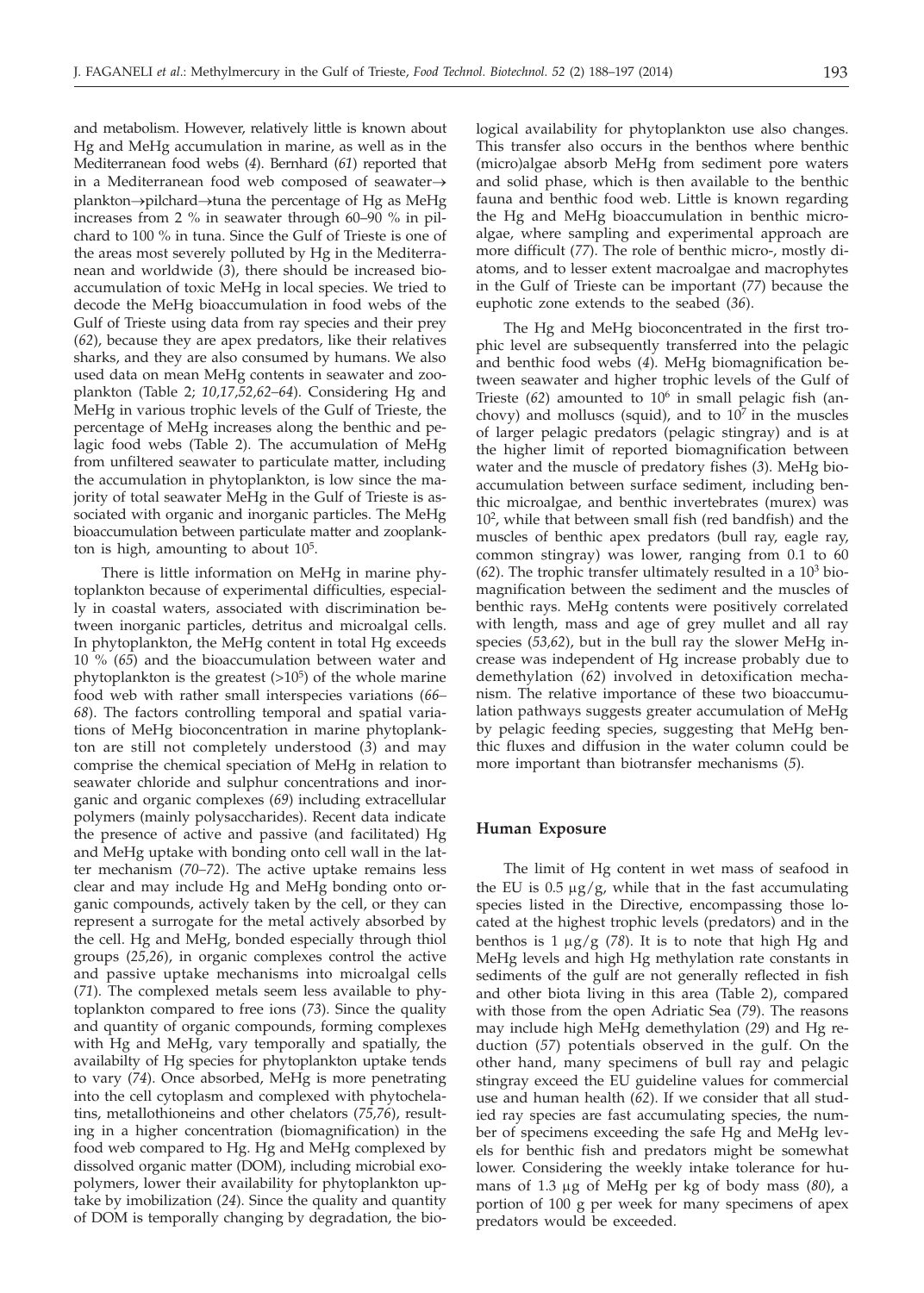|                                               | $w(Hg)^*/(\mu g/kg)$ | $(m(MeHg)/m(THg))/\%$ | Ref. |
|-----------------------------------------------|----------------------|-----------------------|------|
| Pelagos                                       |                      |                       |      |
| Seawater (dissolved)                          | <b>BDL-0.005</b>     | < 0.02                | (17) |
| Seawater (particulate)                        | <b>BDL-0.011</b>     | 0.6                   | (17) |
| Zooplankton $(>200 \mu m)$                    | 130-370              | $6 - 17$              | (17) |
| Grey mullet (Liza aurata)                     | 114                  | 57                    | (52) |
| Anchovy (Engraulis encrosicholus)             | 159                  | $38 - 71$             | (62) |
| Pelagic stingray (muscle) (Dasyatis violacea) | 499-1285             | 100                   | (62) |
| Squid (Loligo vulgaris)                       | 372                  | 100                   | (63) |
| Benthos                                       |                      |                       |      |
| Sediment                                      | $6.7 - 80$           | $0.3 - 1$             | (10) |
| Posidonia (Posidonia oceanica)                |                      | 29                    | (64) |
| Gastropod (Murex tranculus)                   | 276                  | 52                    | (62) |
| Mussel (Mytilus galloprovincialis)            | $18 - 51$            |                       | (62) |
| Red bandfish (Cepola rubescens)               | 39                   | $57 - 77$             | (62) |
| Common pandora (Pagellus erythrinus)          | 297                  | 77                    | (52) |
| European conger (Conger conger)               | 671                  | 75                    | (52) |
| Bull ray (muscle) (Pteronylaeus bovinus)      | $61 - 1740$          | $90 - 100$            | (62) |
| Common stingray (muscle) (Dasyatis pastinaca) | 400                  | $90 - 100$            | (62) |
| Eagle ray (muscle) (Myliobatis aquila)        | $50 - 183$           | $90 - 100$            | (62) |

Table 2. Biomagnification of methylmercury (MeHg) in pelagic and benthic food webs in the Gulf of Trieste

\*values are expressed on wet mass basis

THg=total Hg; BDL=below detection limit

## **Conclusions and Future Research Directions**

Available data show that the processes controlling microbial production and degradation of toxic MeHg in the historically Hg-contaminated Gulf of Trieste are localized in the surface anoxic sediments and strongly influenced by biogeochemical conditions, especially those linked to S and Fe(Mn) cycling. Organic matter seems of lesser importance except for its role in fuelling the microbial metabolism involved in Hg cycling. The MeHg sedimentary content, decreasing from the riverine Hg pollution source, is a function of benthic flux and both Hg methylation and MeHg demethylation, the latter representing a natural bioremediation process. The Hg sedimentary transformation pathways are linked to the composition of microbial communities: SRB predominate over IRB in Hg methylation and MeHg demethylation, except in winter when IRB can dominate methylation and a variety of bacterial species can be involved in demethylation including aerobes, SRB, IRB and nitrate reducers. Conversely, in the pelagic system (water column), Hg cycling is poorly understood. There it appears that Hg(II) reduction (microbial and photochemical) is the main process making the Gulf of Trieste a net source of dissolved gaseous Hg (DGM) in the atmosphere. Subsequent evasion of  $Hg^0$ , also understudied, reduces the potentially bioavailable pool for MeHg production. Pelagic Hg(II) reduction seems connected with the microbial loop and controlled by labile organic matter. In this context, MeHg demethylation and Hg reduction studies especially should be pursued in the near-shore water column.

All sources and forms of Hg contribute to its accumulation in benthic and pelagic food webs with greater accumulation of MeHg in pelagic feeding species, suggesting that its benthic flux and water column advection should be more important than the biotransfer mechanism. However, it seems likely that efficient sedimentary MeHg demethylation and water column Hg(II) reduction are important factors preventing extensive contamination of marine biota although some MeHg fish levels exceed the limits. There is surprisingly little information on MeHg in edible marine species from the gulf and in this context more future studies should address this issue. Comprehensive and systematic investigations of MeHg bioaccumulation and biomagnification in lower food web organisms, *i.e* phytoplankton and fractionated zooplankton, should be performed in the future since the initial bioconcentration of MeHg by phytoplankton is thought to represent the greatest single contribution to bioaccumulation in the marine food web. The role of dissolved organic compounds, including their formation and degradation, on Hg and MeHg uptake in phytoplankton is of primary importance. Finally, all outcomes should be included in the annotated Hg biogeochemical (mass balance) models of coastal waters.

## **References**

- *1.* W.F. Fitzgerald, T.W. Clarkson, Mercury and monomethylmercury. Present and future concerns, *Environ. Health Perspect. 96* (1991) 159–166.
- *2.* E.M. Sunderland, Mercury exposure from domestic and imported estuarine and marine fish in the US seafood market, *Environ. Health Perspect. 115* (2007) 235–242.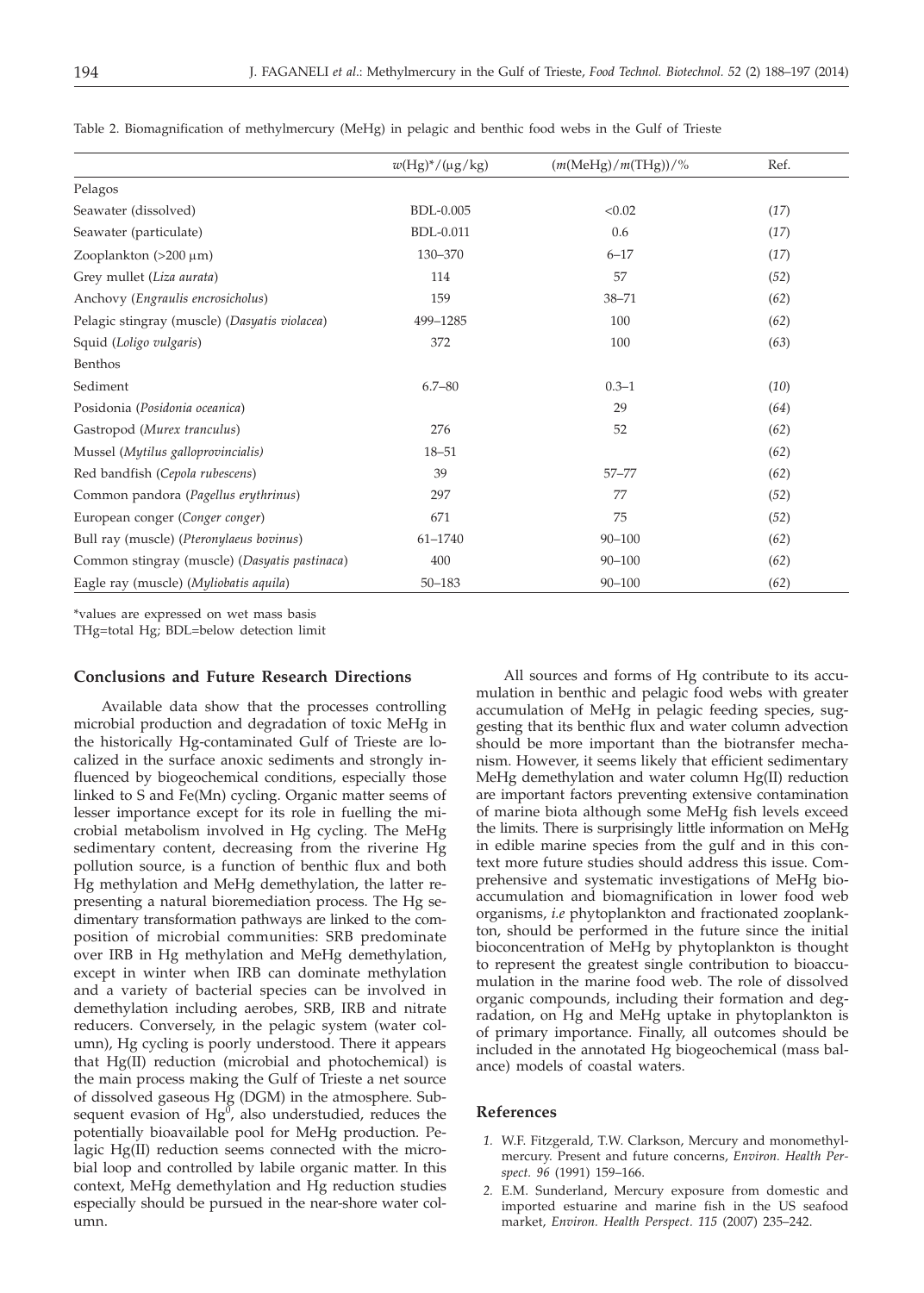- *3.* W.F. Fitzgerald, C.H. Lamborg, C.R. Hammerschmidt, Marine biogeochemical cycling of mercury, *Chem. Rev. 107* (2007) 641–662.
- *4.* C.Y. Chen, N. Serrell, D.C Evers, B.J. Fleishman, K.F. Lambert, J. Weiss *et al*., Meeting report: Methylmercury in marine ecosystems – From sources to seafood consumers, *Environ. Health Perspect. 116* (2008) 1706–1712.
- *5.* C. Chen, A. Amirbahman, N. Fisher, G. Harding, C. Lamborg, D. Nacci, D. Taylor, Methylmercury in marine ecosystems: Spatial patterns and processes of production, bioaccumulation, and biomagnification, *EcoHealth, 5* (2008) 399–408.
- *6.* R.P. Mason, W.F. Fitzgerald, G.M. Vandal, The biogeochemical cycling of elemental mercury – Anthropogenic influences, *Geochim. Cosmochim. Acta, 58* (1994) 3191–3198.
- *7.* P.H. Balcom, W.F. Fitzgerald, G.M. Vandal, C.H. Lamborg, C.S. Langer, K.R. Rolfhus *et al*., Mercury sources and cycling in the Connecticut River and Long Island Sound, *Mar. Chem. 90* (2004) 53–74.
- *8.* M.E. Hines, M. Horvat, J. Faganeli, J.C. Bonzongo, T. Barkay, E.B. Major *et al*., Mercury biogeochemistry in the Idrija River, Slovenia, from above the mine into the Gulf of Trieste, *Environ. Res. 83* (2000) 129–139.
- 9. M. Horvat, B. Kontič, J. Kotnik, N. Ogrinc, V. Jereb, V. Fajon *et al*., Remediation of mercury polluted sites due to mining activities, *Crit. Rev. Anal. Chem. 33* (2003) 291–296.
- *10.* S. Covelli, J. Faganeli, M. Horvat, A. Brambati, Mercury contamination of coastal sediments as the result of a long- -term cinnabar mining activity (Gulf of Trieste, Northern Adriatic Sea), *Appl. Geochem. 16* (2001) 41–558.
- *11.* S. Covelli, R. Piani, A. Acquavita, S. Predonzani, J. Faganeli, Transport and dispersion of particulate Hg associated to a river plume in coastal Northern Adriatic environments, *Mar. Pollut. Bull. 55* (2007) 436–450.
- *12.* A. Sirca, M. Horvat, R. Rajar, S. Covelli, D. Zagar, J. Faganeli, Estimation of mercury balance in the Gulf of Trieste, *Acta Adriat. 40* (1999) 75–85.
- *13.* R. Rajar, D. Zagar, A. Sirca, M. Horvat, Three-dimensional modelling of mercury cycling in the Gulf of Trieste, *Sci. Tot. Environ. 260* (2000) 109–123.
- *14.* S. Covelli, J. Faganeli, C. De Vittor, S. Predonzani, A. Acquavita, M. Horvat, Benthic fluxes of mercury species in a lagoon environment (Grado Lagoon, Northern Adriatic Sea, Italy), *Appl. Geochem. 23* (2008) 529–546.
- *15.* D. Foucher, N. Ogrinc, H. Hintelmann, Tracing mercury contamination from the Idrija mining region (Slovenia) to the Gulf of Trieste using Hg isotope ratio measurements, *Environ. Sci. Technol. 43* (2009) 33–39.
- *16.* S. Covelli, G. Fontolan, J. Faganeli, N. Ogrinc, Anthropogenic markers in the Holocene stratigraphic sequence of the Gulf of Trieste (northern Adriatic Sea), *Mar. Geol. 230* (2006) 29–51.
- *17.* J. Faganeli, M. Horvat, S. Covelli, V. Fajon, M. Logar, L. Lipej, B. Cermelj, Mercury and methylmercury in the Gulf of Trieste (northern Adriatic Sea), *Sci. Tot. Environ. 304* (2003) 315–326.
- *18.* R. Ferrara, E.B. Maserti, Mercury concentration in the water, particulate matter, plankton and sediment of the Adriatic Sea, *Mar. Chem. 38* (1992) 237–249.
- 19. M. Horvat, J. Kotnik, M. Logar, V. Fajon, T. Zvonarić et al., Speciation of mercury in in surface and deep-sea waters in the Mediterranean Sea, *Atmos. Environ. 37* (2003) 93–108.
- *20.* J. Kotnik, M. Horvat, E. Tessier, N. Ogrinc, M. Monperrus, D. Amouroux *et al.*, Mercury speciation in surface and deep water of the Mediterranean Sea, *Mar. Chem. 107* (2007) 13– 30.
- *21.* M. Horvat, V. Jereb, V. Fajon, M. Logar, J. Kotnik, J. Faganeli *et al*., Mercury distribution in water, sediment and soil

in the Idrijca and Soca River systems, *Geochem. Explor. Environ. Anal. 2* (2002) 287–296.

- 22. A. Bratkič, N. Ogrinc, J. Kotnik, J. Faganeli, D. Žagar, S. Yano *et al.*, Mercury speciation driven by seasonal changes in a contaminated estuarine environment, *Environ. Res. 125* (2013) 171–178.
- *23.* M.C. Stordal, G.A. Gill, L.S Wen, P.H. Santschi, Mercury phase speciation in the surface waters of three Texas estuaries: Importance of colloidal forms, *Limnol. Oceanogr. 41* (1996) 52–61.
- *24.* C.H. Lamborg, W. Fitzgerald, A. Skoog, P.T.Visscher, The abundance and source of mercury-binding organic ligands in Long Island Sound, *Mar. Chem. 90* (2004) 151–163.
- *25.* S. Han, G.A. Gill, R.D. Lehman, K.Y. Choe, Complexation of mercury by dissolved organic matter in surface waters of Galveston Bay, Texas, *Mar. Chem. 98* (2006) 156–166.
- *26.* J.L. Guentzel, R.T. Powell, W.M. Landing, R.P. Mason, Mercury associated with colloidal material in an estuarine and open-ocean environment, *Mar. Chem. 55* (1996) 177– 188.
- *27.* N. Koron, J. Faganeli, I. Falnoga, N. Kovac, Interaction of macroaggregates and mercury in coastal waters (Gulf of Trieste, northern Adriatic Sea), *Geomicrobiol. J. 28* (2011) 615–624.
- *28.* N. Koron, J. Faganeli, I. Falnoga, D. Mazej, K. Klun, N. Kovac, Association of metals and macroaggregates in coastal waters, *Mar. Chem. 157* (2013) 185–193.
- *29.* M.E. Hines, J. Faganeli, I. Adatto, M. Horvat, Microbial mercury transformations in marine, estuarine and freshwater sediments downstream of the Idrija mercury mine, Slovenia, *Appl. Geochem. 21* (2006) 1924–1939.
- *30.* J. Faganeli, G.J. Herndl, Dissolved organic matter in the waters of the Gulf of Trieste (Northern Adriatic), *Thalassia Jugosl. 23* (1991) 51–69.
- *31.* C. DeVittor, A. Paoli, S. Fonda Umani, Dissolved organic carbon variability in a shallow coastal marine system (Gulf of Trieste, northern Adriatic Sea), *Estuar. Coast. Shelf Sci. 78* (2009) 280–290.
- *32.* S. Fonda Umani, P. Del Negro, C. Larato, C. DeVittor, M. Cabrini, M. Celio *et al*., Major inter-annual variations in microbial dynamics in the Gulf of Trieste (north Adriatic Sea) and their ecosystem implications, *Aquat. Microb. Ecol. 46* (2007) 163–175.
- *33.* T. Zhang, H. Hsu-Kim, Photolytic degradation of methylmercury enhanced by binding to natural organic ligands, *Nat. Geosci. 3* (2010) 473–476.
- *34.* C.C Lin, N. Yee, T. Barkay: Microbial Transformations in the Mercury Cycle. In: *Environmental Chemistry and Toxicology of Mercury*, G. Liu, Y. Cai, N. O'Driscoll (Eds.), Wiley, New York, NY, USA (2012) pp. 155–191.
- *35.* P. Sellers, C.A. Kelly, J.W.M. Rudd, A.R. MacHutchon, Photodegradation of methylmercury in lakes, *Nature, 380* (1996) 694–697.
- 36. W.M. Kemp, J. Faganeli, S. Puškarić, E.M. Smith, W.R. Boynton: Pelagic-Benthic Coupling and Nutrient Cycling. In: *Ecosystems at the Land-Sea Margin: Drainage Basin to Coastal Sea*, C. Malone, A. Malej, L.W. Harding, N. Smodlaka, R.E. Turner (Eds.), AGU, Washington D.C., USA (1999) pp. 295–339.
- *37.* H. Biester, M. Gosar, S. Covelli, Occurence and fractionation of mercury species from dumped nining residues in sediments of the Idrija mining area, *Environ. Sci. Technol. 34* (2000) 3330–3336.
- *38.* N. Ogrinc, G. Fontolan, J. Faganeli, S. Covelli, Carbon and nitrogen isotope composition of organic matter in coastal marine sediments (the Gulf of Trieste, N Adriatic Sea), *Mar. Chem. 95* (2005) 163–181.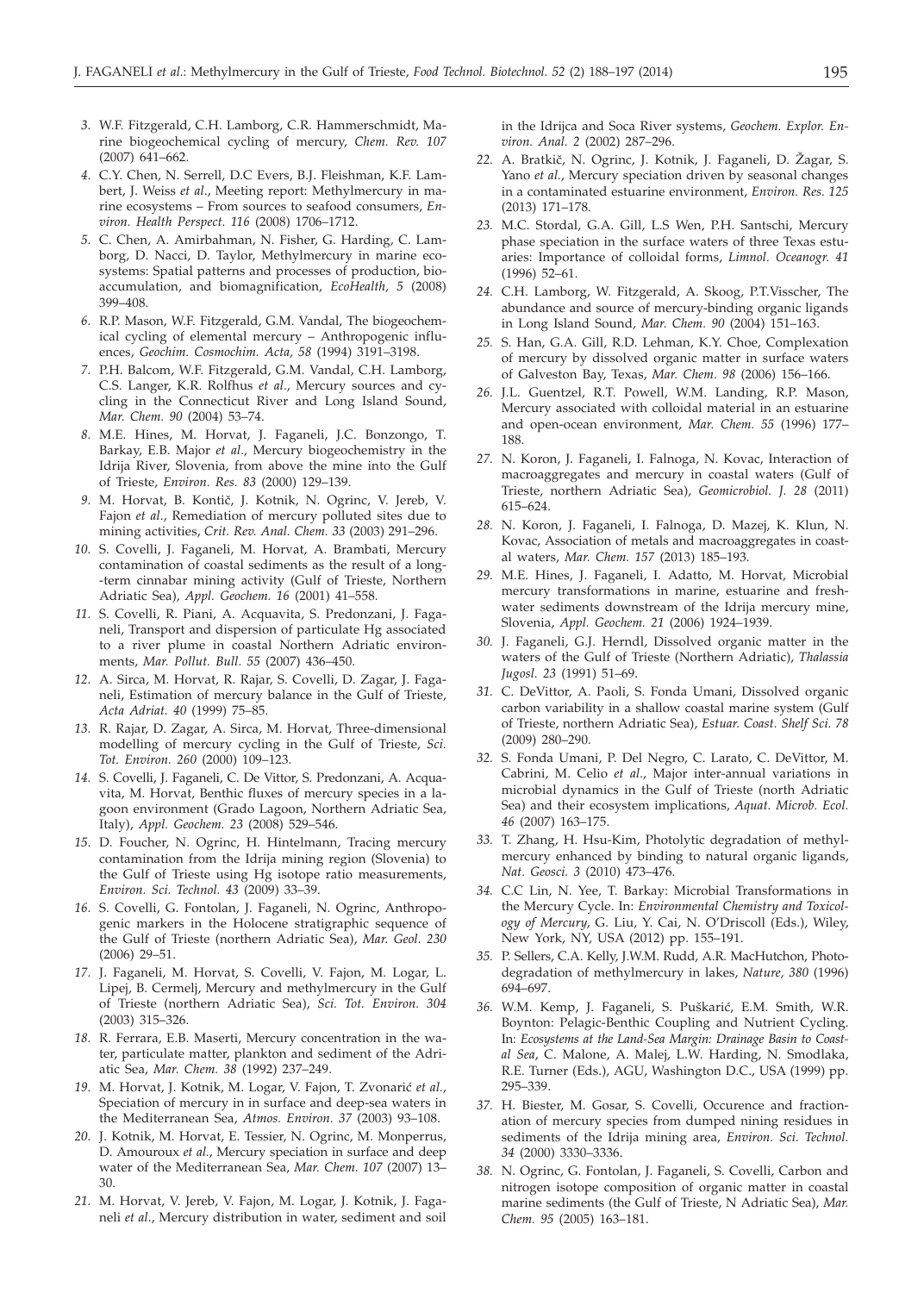- *39.* N. Koron, J. Faganeli, Benthic fluxes of mercury during redox changes in pristine coastal marine sediments from the Gulf of Trieste (northern Adriatic Sea), *J. Soils Sediments, 12* (2012) 1604–1614.
- *40.* S. Covelli, J. Faganeli, M. Horvat, A. Brambati, Porewater distribution and benthic flux measurements of mercury and methylmercury in the Gulf of Trieste (Northern Adriatic Sea), *Estuar. Coast. Shelf Sci. 48* (1999) 415–428.
- 41. N. Koron, A. Bratkič, S. Ribeiro Guevara, T. Tinta, K. Klun, J. Faganeli *et al.,* Seasonal dynamics of microbial mercury transformations in the water column and sediments of the Gulf of Trieste (northern Adriatic Sea), *E3S Web Conf. 1* (2013) 10001.
- *42.* N. Ogrinc, M. Horvat, S. Covelli, J. Faganeli, V. Fajon, The role of sedimentary organic carbon and nitrogen in mercury cycling in the Gulf of Trieste (Northern Adriatic Sea), *International Conference on Heavy Metals in the Environment*, Ann Arbor, MI, USA (2000).
- *43.* A. Acquavita, S. Covelli, A. Emili, D. Berto, J. Faganeli, M. Giani *et al.,* Mercury in the sediments of the Marano and Grado Lagoon (northern Adriatic Sea): Sources, distribution and speciation, *Estuar. Coast. Shelf Sci. 113* (2012) 20– 31.
- *44.* A. Emili, N. Koron, S. Covelli, J. Faganeli, A. Acquavita, S. Predonzani, C. De Vittor, Does anoxia affect mercury cycling at the sediment-water interface in the Gulf of Trieste (northern Adriatic Sea)? Incubation experiments using benthic flux chambers, *Appl. Geochem. 26* (2012) 194–204.
- *45.* M.E. Hines, J. Faganeli, R. Planinc, Sedimentary anaerobic microbial biogeochemistry in the Gulf of Trieste, northern Adriatic Sea: Influences of bottom water oxygen depletion, *Biogeochemistry, 39* (1997) 65–86.
- *46.* K. Merritt, A. Amirbahman, Mercury methylation dynamics in estuarine and coastal marine environments – A critical review, *Earth-Sci. Rev. 96* (2009) 54–66.
- *47.* E.J. Fleming, E.E. Mack, P.G. Green, D.C. Nelson, D.C, Mercury methylation from unexpected sources: Molybdate-inhibited freshwater sediments and an iron-reducing bacterium, *Appl. Environ. Microbiol. 72* (2006) 457–464.
- *48.* T. Barkay, I. Wagner Dobler, Microbial transformations of mercury: Potentials, challenges, and achievements in cotrolling mercury toxicity in the environment, *Adv. Appl. Microbiol. 57* (2005) 1–52.
- *49.* M.E. Hines, E. Poitras, S. Covelli, J. Faganeli, A. Emili, S. Žižek et al., Mercury methylation and demethylation in Hg--contaminated lagoon sediments (Marano & Grado Lagoons, Italy), *Estuar. Coast. Shelf Sci. 113* (2012) 85–95.
- *50.* M.C. Marvin-DiPasquale, J. Agee, C. McGowan, R.S. Oremland, M. Thomas, D. Krabbenhoft *et al*., Methyl-mercury degradation pathways: A comparison among three mercury- -impacted ecosystems, *Environ. Sci. Technol. 34* (2000) 4908– 4917.
- *51.* F. Baldi, M. Gallo, D. Marchetto, R. Fani, I. Maida, M. Horvat *et al*., Seasonal mercury transformations and surficial sediment detoxification by bacteria of Marano and Grado Lagoons, *Estuar. Coast. Shelf Sci. 113* (2012) 105–115.
- *52.* J.M. Benoit, C.C. Gilmour, A. Hayes, R.P. Mason, C. Miller: Geochemical and Biological Controls over Methylmercury Production and Degradation in Aquatic Ecosystems. In: *Biogeochemistry of Environmentally Important Trace Elements, Vol. 835*, Y. Chai, O.C. Braids (Eds.), ACS, Washington D.C., USA (2003) pp. 262–297.
- *53.* M. Horvat, S. Covelli, J. Faganeli, M. Logar, V. Mandic, R. Rajar *et al*., Mercury in contaminated coastal environment; A case study: The Gulf of Trieste, *Sci. Tot. Environ. 237/238* (1999) 43–56.
- *54.* P. Verdugo, A.L. Alldredge, F. Azam, D.L. Kirchman, U. Passow, P.H. Santschi, The oceanic gel phase: A bridge in the DOC-POC continuum, *Mar. Chem. 92* (2004) 67–85.
- *55.* M.L. Wells: Marine Colloids and Trace Metals. In*: Biogeochemistry of Marine Dissolved Organic Matter*, D.M. Hansell, C.A. Carlson (Eds.), Elsevier, Cambridge, MA, USA (2002) pp. 367–404.
- *56.* M. Montperrus, A. Tesssier, D. Amouroux, A. Leynaert, P. Hummic, O.F.X. Donard, Mercury methylation, demethylation and reduction rates in coastal and marine surface waters of the Mediterranean Sea, *Mar. Chem. 107* (2007) 46–63.
- 57. N. Koron, A. Bratkič, S. Ribeiro Guevara, M. Vahčič, M. Horvat, Mercury methylation and reduction potentials in marine water, *Appl. Radiat. Isotop. 70* (2012) 45–60.
- *58.* L.E. Heimburger, D. Cossa, J.C. Marty, C. Migon, B. Averty, A. Dufour *et al*., Methyl mercury distributions in relation to the presence of nano- and picoplankton in an oceanic water column (Ligurian Sea, North-western Mediterranean), *Geochim. Cosmochim. Acta, 74* (2010) 5549–5559.
- *59.* J. Faganeli, N. Ogrinc, N. Kovac, K. Kukovec, I. Falnoga, P. Mozetic *et al*., Carbon and nitrogen isotope composition of particulate organic matter in relation to mucilage formation in the northern Adriatic Sea, *Mar. Chem. 111* (2009) 102–109.
- *60.* C.J. Watras, N.S. Bloom, Mercury and methylmercury in individual zooplankton: Implications for bioaccumulation, *Limnol. Oceanogr. 37* (1992) 1313–1318.
- *61.* M. Bernhard: *Mercury in the Mediterranean*, *Regional Seas Reports and Studies No. 98*, UNEP, Nairobi, Kenya (1988).
- *62.* M. Horvat, N. Degenek, L. Lipej, J. Snoj Tratnik, J. Faganeli, Trophic transfer and accumulation of mercury in ray species in coastal waters affected by historic mercury mining (Gulf of Trieste, northern Adriatic Sea), *Environ. Sci. Pollut. Res*. *21* (2014) 4163–4176.
- *63.* MKO ARRS Project V4-1120 Report, Jozef Stefan Institute, Ljubljana, Slovenia (2012).
- *64.* M. Salivas-Deacaux, A.C.L. Fearrat, T. Bakran-Petricioli, R. Turk, C. Pergent-Martini, G. Pergent, Evaluation of trace- -metal contamination in the northeastern Adriatic coastal waters using the seagrass *Posidonia oceanica*, *Varstvo nar. 22* (2009) 147–156.
- *65.* C.T. Driscoll, Y.J. Han, C.Y. Chen, D.C. Evers, K.F. Lambert, T.M. Holsen, Mercury contamination in remote forest and aquatic ecosystems in the northeastern U.S.: Sources, transformations and management options, *Bioscience, 57* (2007) 17–28.
- *66.* N.S. Fisher, J.R. Reifelder: The Trophic Transfer of Metals in Marine Systems. In: *Metal Speciation and Bioavailability in Aquatic Systems*, A. Tessier, D.R. Turner (Eds.), John Wiley and Sons, Chichester, UK (1995) pp. 363–406.
- *67.* N.S. Fisher, On the reactivity of metals for marine phytoplankton, *Limnol. Oceanogr. 31* (1986) 443–449.
- *68.* N.M. Lawson, R.P. Mason, Accumulation of mercury in estuarine food chains, *Biogeochemistry, 40* (1998) 235–247.
- *69.* F.M.M. Morel, A.M.L. Kraepiel, M. Amyot, The chemical cycle and bioaccumulation of mercury, *Annu. Rev. Ecol. System. 29* (1998) 543–566.
- *70.* H.A. Moye, C.J. Miles, E.J. Philps, E. Sargent, K. Merrit, Kinetics and uptake mechanisms for monomethylmercury between freshwater algae and water, *Environ. Sci. Technol. 41* (2002) 125–131.
- *71.* P.C. Pickhardt, N.S. Fisher, Accumulation of inorganic and methylmercury by freshwater phytoplankton in two contrasting water bodies, *Environ. Sci. Technol. 41* (2007) 3550– 3555.
- *72.* P.G.C. Campbell: Interactions between Trace Metals and Aquatic Organisms: A Critique of the Free-Ion Activity Model. In: *Metal Speciation and Bioavailability in Aquatic Systems*, *Vol. 3*, A. Tessier, D.R. Turner (Eds.), John Wiley and Sons, Chichester, UK (1995) pp. 45–102.